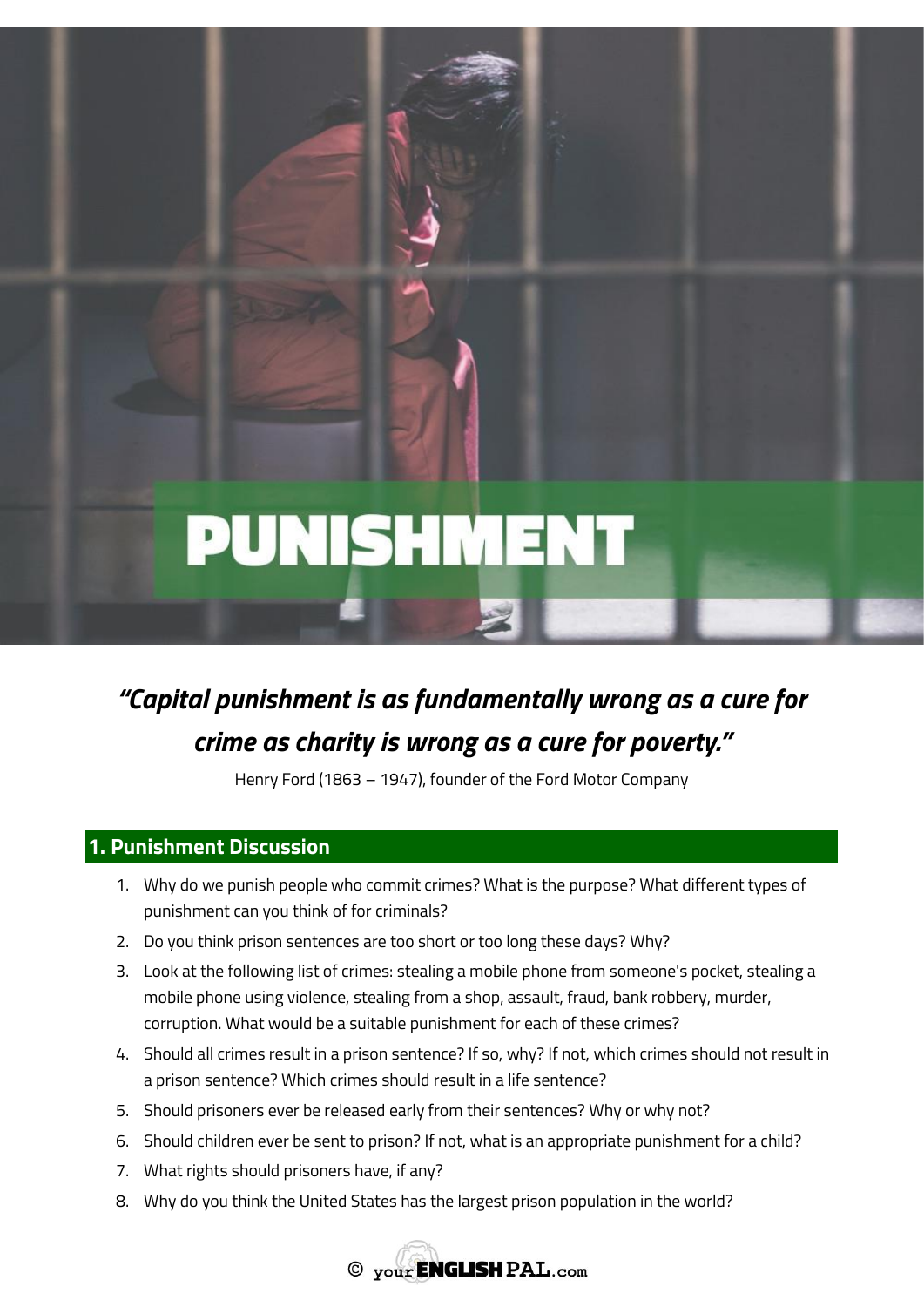# **2. Punishment Vocabulary**

- **to serve time, to be behind bars** (idioms) *to be in prison, to serve a prison sentence.*
- **to deter** (verb), **deterrent** (noun) *the use of consequences (or the fear of consequences) to discourage someone from doing something; something that discourages someone from acting.*
- **(to) fine** (verb, noun) *to charge an amount of money as a punishment; the amount of money charged as a punishment.*
- **three-strikes law** (noun) *a law in some US states where a criminal who commits three crimes will be given an automatic life sentence.*
- **death penalty / capital punishment** (noun) *the execution of a criminal as a punishment.*
- **community service** (noun) *a punishment where a criminal has to provide work for the community.*

### **Using the vocabulary words above, complete the following sentences (remember to use the correct form of the word, e.g. verb conjugation or plural noun):**

- 1. For smashing a window during the protests, he was sentenced to 200 hours of **community service**, some of which will be spent helping to repair the damage he caused.
- 2. My uncle is **serving time/behind bars** for armed robbery. He'll be out in three years.
- 3. Short prison sentences of less than a year are no **deterrent** to criminals.
- 4. The judge ordered the defendant to pay a **fine** of £1,000.
- 5. There are people serving life sentences for possession of marijuana or stealing from shops thanks to the **three-strikes law**.
- 6. There is no proof that the **death penalty** acts as a deterrent to crime.

#### **Punishment vocabulary comprehension questions**

- 1. Should prisoners have access to televisions, books or other forms of entertainment while they are serving time?
- 2. Do longer prison sentences work as an effective deterrent?
- 3. When is it better to fine a criminal instead of sending them to jail?
- 4. Do you agree with the three-strikes law? Do you think this would be an effective deterrent? What are some problems with this?
- 5. Do you agree with the death penalty for certain crimes? If so, which crimes? Is the death penalty an effective deterrent?
- 6. Is community service an appropriate punishment? If so, for which crimes?

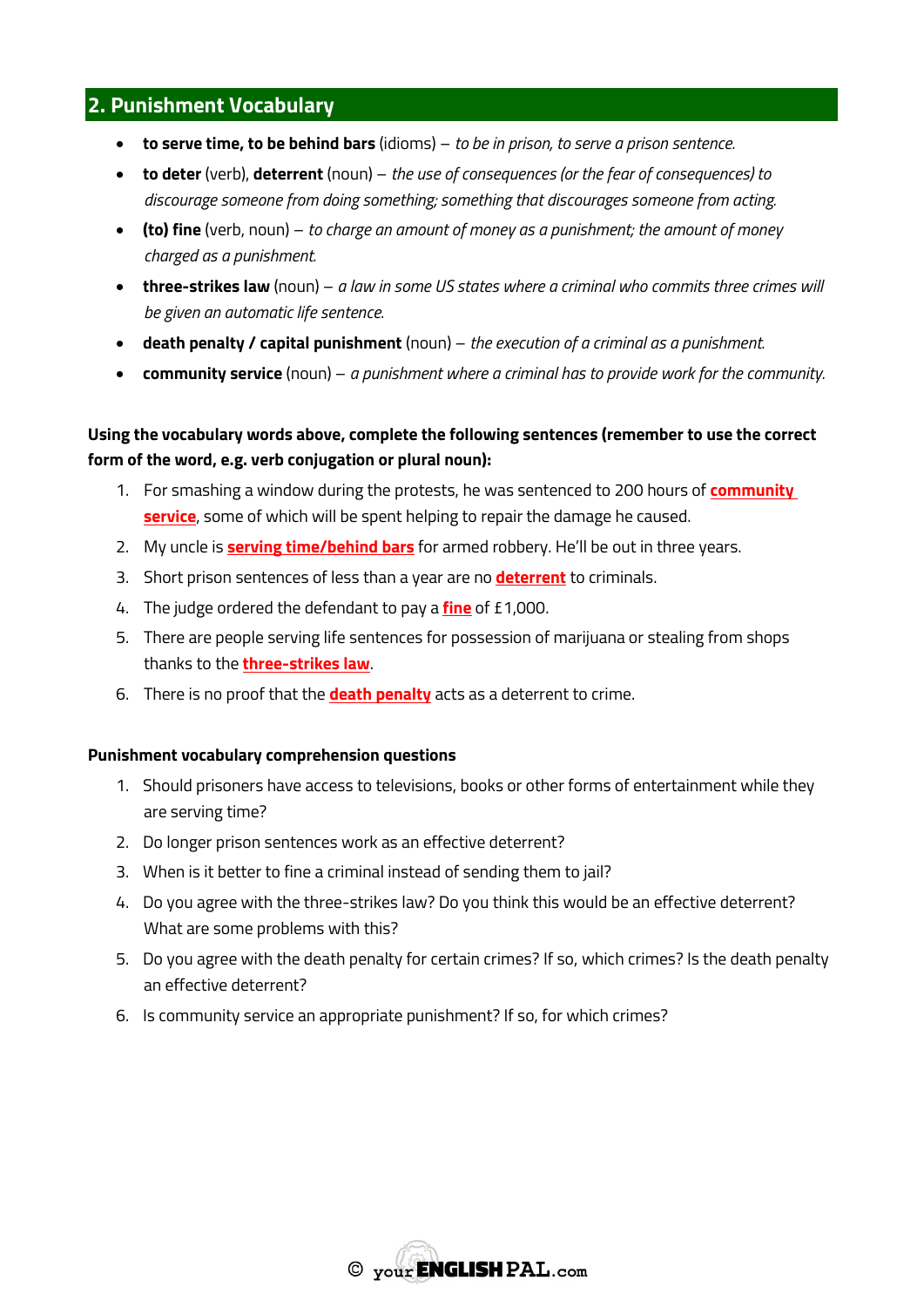# **3. Video: Do Severe Punishments Deter Crime?**

You are going to watch a video by Business Insider called "Do The Death Penalty And Longer Prison Sentences Deter Crime?"

*Watch the video here:<https://yourenglishpal.com/blog/esl-conversation-lesson-plan-punishment/>*

**While you watch the video, answer the following questions:**

#### **Multiple choice**

- 1. Which criminals did President Trump want to give the death penalty? *a) drug users b) drug addicts c) drug dealers*
- 2. Which political parties have been tough on crime? *a) Republicans b) Democrats c) both*
- 3. What effect do more severe punishments have, according to most studies? *a) no effect b) greater deterrence c) less deterrence*
- 4. When did President Clinton sign the three-strikes law? *a) 1993 b) 1994 c) 1995*

#### **Sentence completion**

- 5. The drop in violent crime in the US can be mainly attributed to an increase in **employment**, police presence and the age of the population.
- 6. To understand why more severe punishments don't act as a deterrent, we need to understand how criminals **think**.
- 7. Criminals don't think about the punishment; criminals think about the probability that they will be **caught**.
- 8. States that have the death penalty also have higher **murder** rates.

#### **Short answer**

- 9. Politicians look for policies that they can sell to whom? **Their constituencies**
- 10. People worry that the release of prisoners will result in an increase in what? **Criminal activity**
- 11. What are many red states trying to reduce? **Their prison populations**
- 12. Between 1999 and 2012, by how much did New York reduce the number of prisoners in state prisons? **26%**